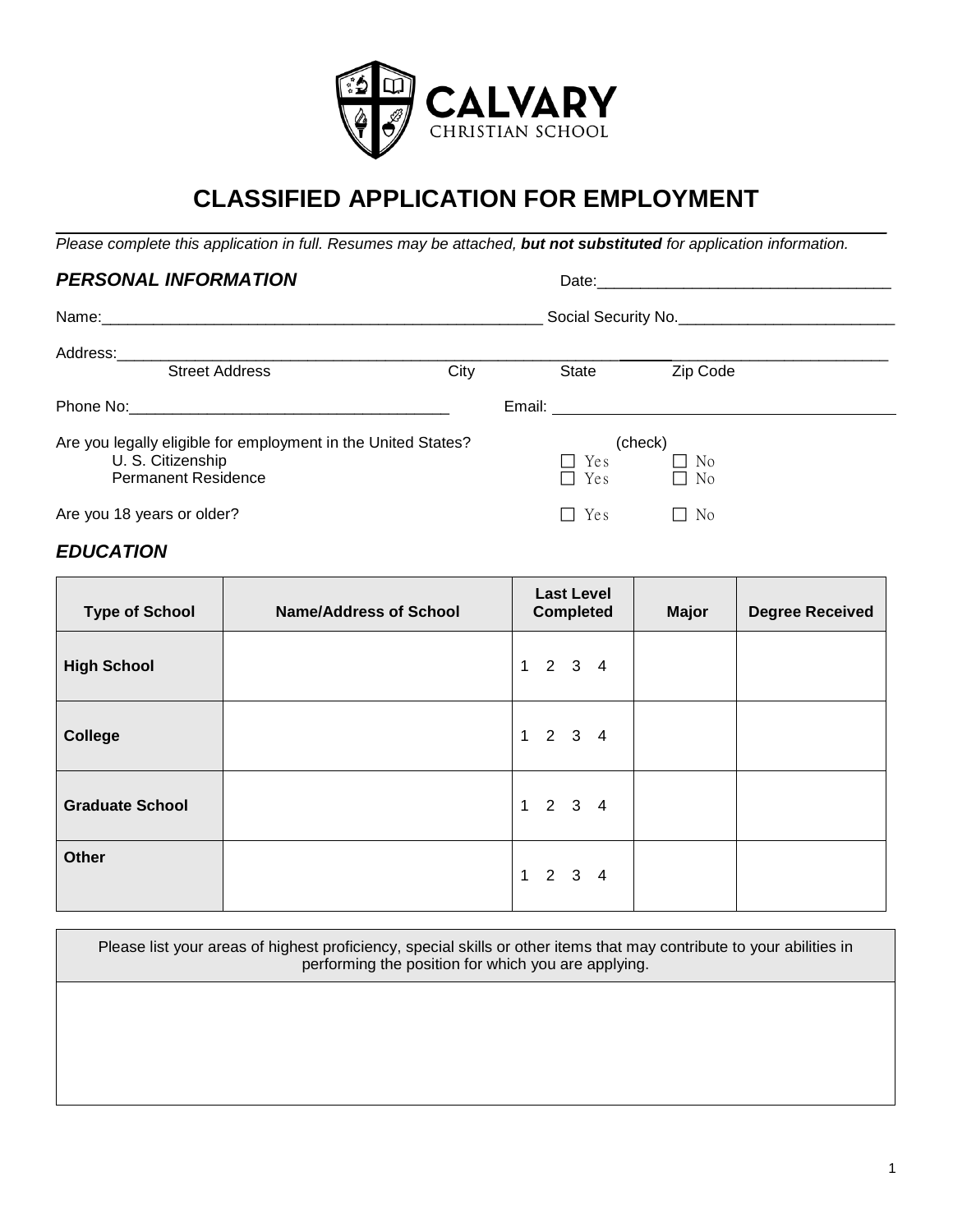### *EMPLOYMENT HISTORY*

Starting with your present or most recent employment, list all previous employers within the last ten years. Include selfemployment, summer, part-time, and voluntary non-paying jobs. To enable us to check your past work record, please provide us with any other name(s) under which you have worked:

Have you ever been discharged or asked to resign from employment?  $\Box$  Yes  $\Box$  No

\_\_\_\_\_\_\_\_\_\_\_\_\_\_\_\_\_\_\_\_\_\_\_\_\_\_\_\_\_\_\_\_\_\_\_\_\_\_\_\_\_\_\_\_\_\_\_\_\_\_\_\_\_\_\_\_\_\_\_\_\_\_\_\_\_\_\_\_\_\_\_

| Name and Address of Present Employer                        | <b>Dates</b> | <b>Supervisor/Manager</b> |
|-------------------------------------------------------------|--------------|---------------------------|
|                                                             | From:        | Name:                     |
|                                                             | To:          | Title:                    |
| <b>Permission to contact?</b><br>$\Box$ Yes<br>$\square$ No |              | Phone #:                  |
| <b>Position Title and Duties</b>                            |              | <b>Reason for Leaving</b> |
|                                                             |              |                           |
|                                                             |              |                           |
|                                                             |              |                           |
| Name and Address of Former Employer                         | <b>Dates</b> | <b>Supervisor/Manager</b> |
|                                                             | From:        | Name:                     |
|                                                             | To:          | Title:                    |
| <b>Permission to contact?</b><br>$\square$ No<br>$\Box$ Yes |              | Phone #:                  |
| <b>Position Title and Duties</b>                            |              | <b>Reason for Leaving</b> |
|                                                             |              |                           |
|                                                             |              |                           |
|                                                             |              |                           |
| Name and Address of Former Employer                         | <b>Dates</b> | <b>Supervisor/Manager</b> |
|                                                             | From:        | Name:                     |
|                                                             | To:          | Title:                    |
| Permission to contact? □Yes □No                             |              | Phone #:                  |
| <b>Position Title and Duties</b>                            |              | <b>Reason for Leaving</b> |
|                                                             |              |                           |
|                                                             |              |                           |
|                                                             |              |                           |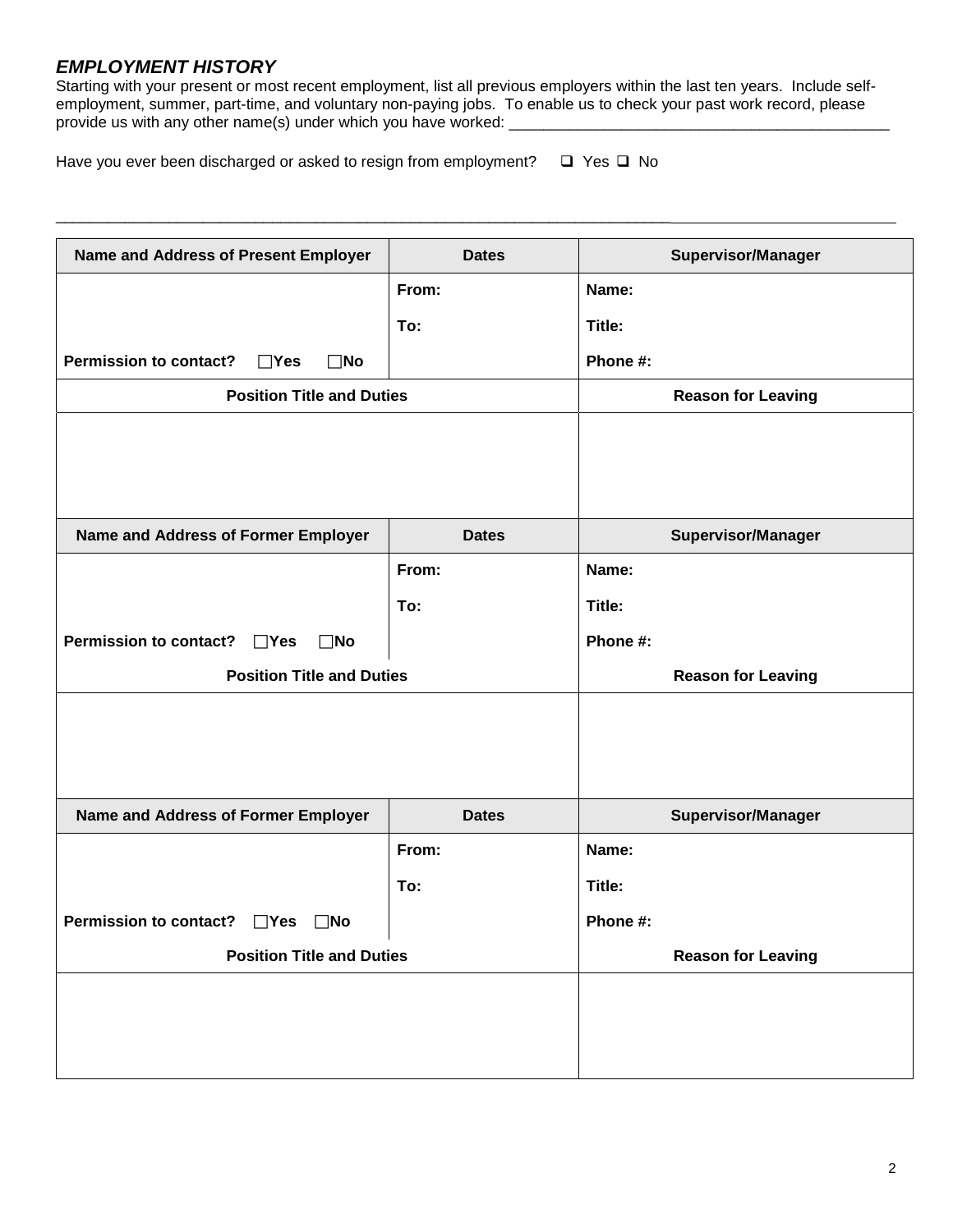## *REFERENCES*

List three professional references that we can contact who are familiar with the quality of your work, have worked with you, and have known you at least two years.

I consent to and authorize Calvary Christian School to request any information concerning my current/previous employment and educational history and release all parties and persons connected with any request for information from all claims, liabilities, and damages for whatever reason arising out of furnishing such information.

The Age Discrimination in Employment Act of 1967 prohibits discrimination on the basis of age with respect to individuals who are at least 40 but less than 70 years of age.

I certify that all of the above information is true and correct, and I authorize the investigation of all statements contained in this application up to and including a full background investigation. I understand that misrepresentation or omission of facts called for is cause for dismissal.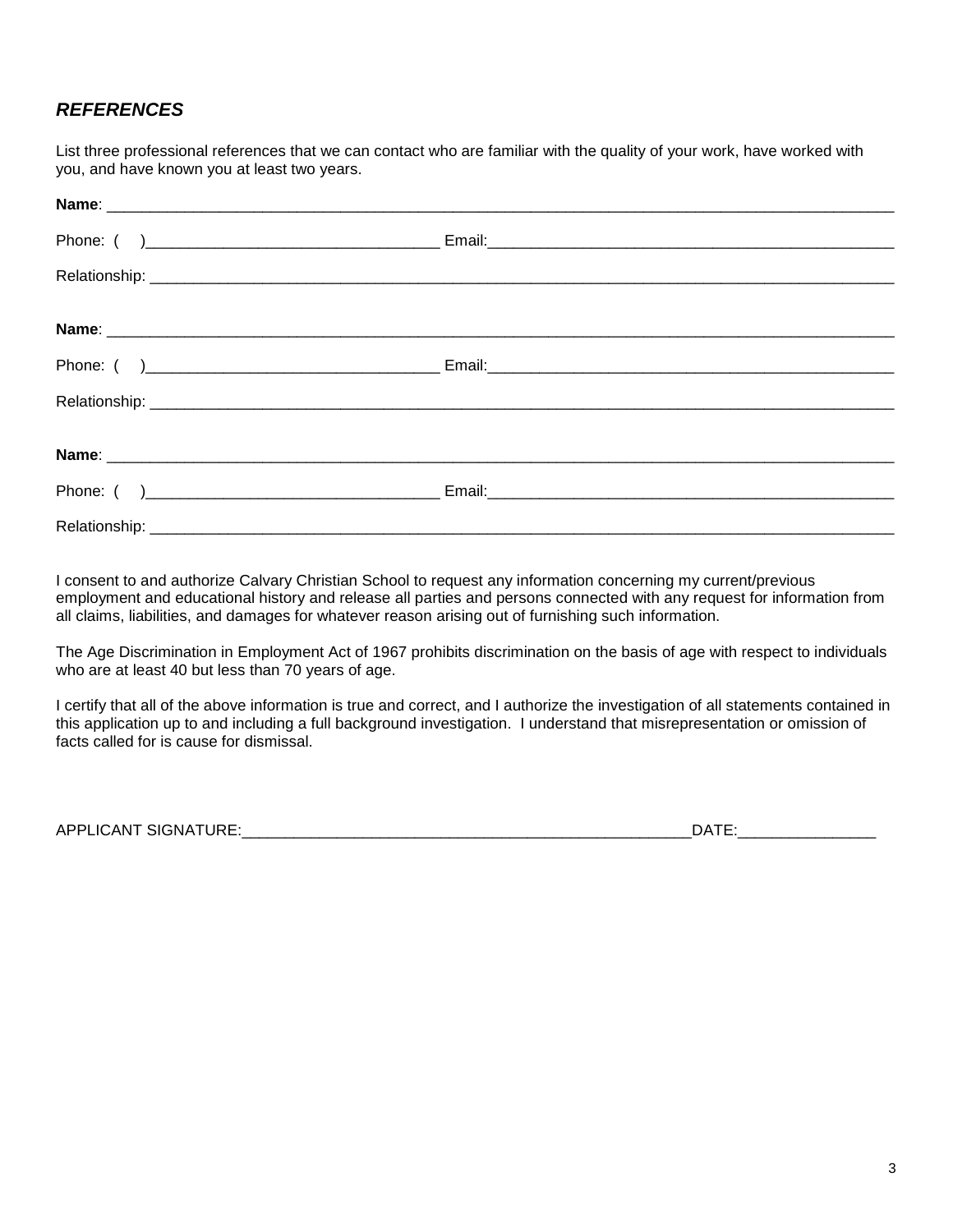### *CHILD ABUSE POLICY*

To prevent allegations of child abuse or to prevent the actual occurrence of child abuse, all workers are to follow the guidelines listed below. Anyone who works with children at Calvary Christian School is subject to the supervision and evaluation of the Administration. Calvary Christian School reserves the right to dismiss employees who fail to follow the school policies and guidelines.

#### **(1) Employee Approval and Identification**

All employees must be approved by the Calvary Christian School Administration and complete the application and required information prior to the first day of work.

All campus visitors must check-in with the school office or Calvary Concierge upon arrival.

#### **(2) Safety Procedures**

Staff members may not be alone with a child at any time.

Physical contact with children should be minimal and age appropriate and done in the presence of other adults, in an open area.

Window blinds must be kept open in classrooms where children's activities are occurring.

#### **(3) Restroom Procedures**

Adults may never be in the restroom with children. Adults and students should utilize separate restrooms as identified by signage.

Children must be sent to the restroom in pairs.

#### **(4) Check-in and Dismissal of Students**

All children must follow the approved check-in and check-out procedures during school hours and day care.

An adult who is pre-approved by his/her parent(s) must sign out all children. During school hours, check-ins and check-outs must be done through the school office. After school, these procedures are done through the After School Program.

I am in full agreement with the above Child Abuse Policy.

Signature Date Date of the Date of the Date of the Date of the Date of the Date of the Date of the Date of the Date of the Date of the Date of the Date of the Date of the Date of the Date of the Date of the Date of the Dat

\_\_\_\_\_\_\_\_\_\_\_\_\_\_\_\_\_\_\_\_\_\_\_\_\_\_\_\_\_\_\_\_\_\_\_\_\_\_\_\_\_\_\_ \_\_\_\_\_\_\_\_\_\_\_\_\_\_\_\_\_\_\_\_\_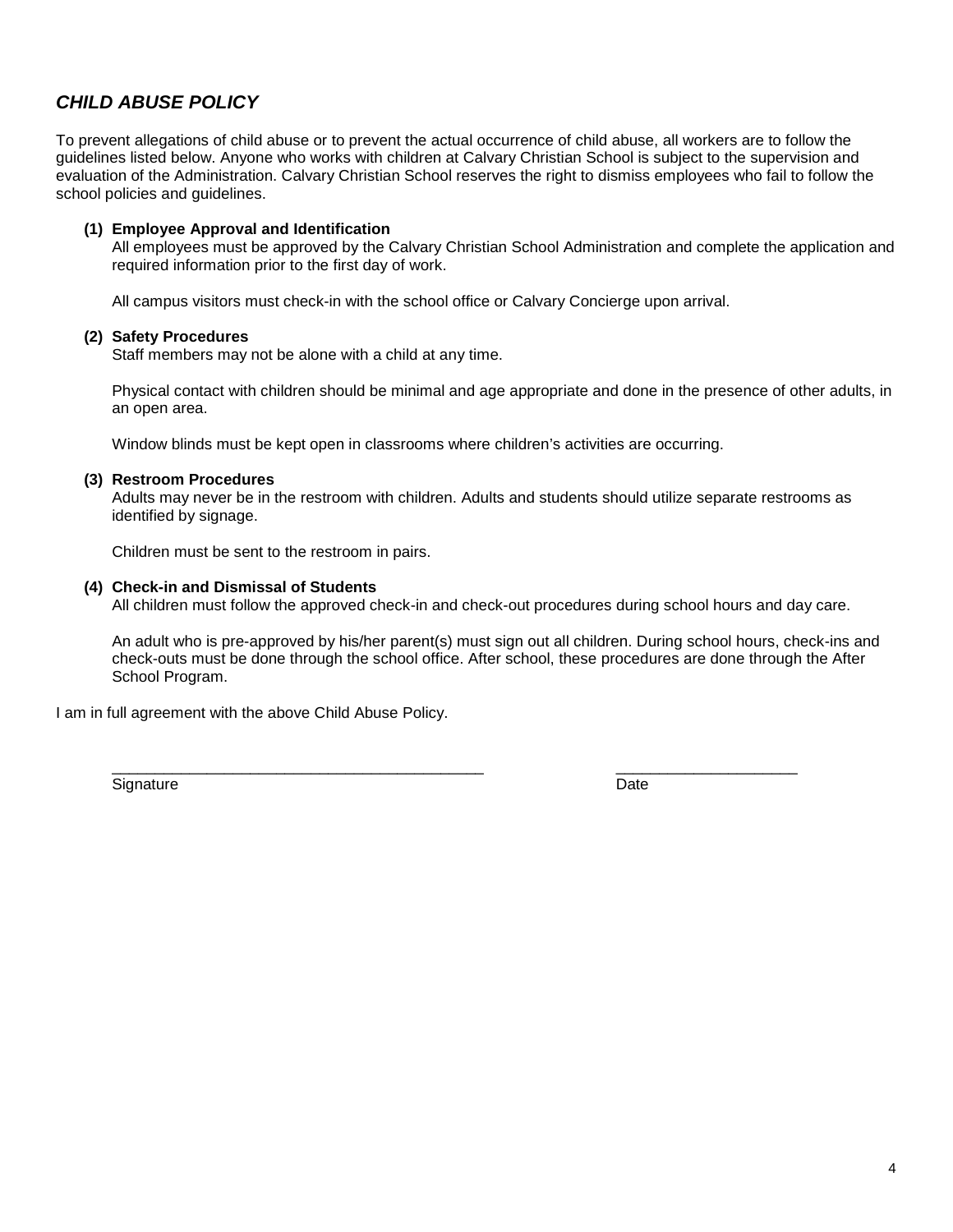### *CHRISTIAN BACKGROUND*

Denominational Preference: and the contract and the Local Church Affiliation: Contract Church Affiliation:

## Calvary Christian School

A ministry of Calvary Church

### Calvary Church Statement of Doctrine

[1] We believe the sixty six books of the Bible, consisting of all the books of the Old and New Testaments, are the written Word of God. They are a supernatural revelation from God Himself. These books are inspired, inerrant and infallible, without error of any kind in every word and concept. They are the final authority on all matters they address, and all truth necessary for our salvation and spiritual life. (Psalm 19:7-11; John 14:26; John 16:12-15; I Corinthians 2:12-16; II Timothy 3:16-17; II Peter 1:16-21; I John 2:27)

[2] We believe in the Trinity. There is only one God and in the Trinity there are three eternal and coequal persons: God the Father; God the Son (Jesus Christ); and God the Holy Spirit. (Deuteronomy 6:4; Isaiah 46:9; Matthew 3:16-17; Matthew 28:19; II Corinthians 13:14; I John 5:1-8)

[3] We believe Jesus Christ is one Person with two complete natures, divine and human. He is true God and true man. Jesus is God incarnate, being born of a virgin and is completely sinless. He eternally exists as the Logos, God the Son, the second person of the Trinity. Jesus has all the attributes, characteristics, and works of God. And as such, He should be worshiped as God by men and angels. (Isaiah 7:14; John 1:1-14; John 10:30-33; Colossians 1:16-19; Colossians 2:9)

[4] We believe that all people are born with a sin nature and commit sins by falling short of God's holiness and violating His commands. (Romans 3:23; Romans 6:23; I John 3:4)

[5] We believe that Jesus Christ died for all people, offering His life as a substitute to atone for all sins. The salvation of any person is the work of God alone, by faith alone in Christ. All people who trust in Him as their only means of forgiveness for their sins will inherit eternal life with God. (John 3:1-18; John 6:44-69; John 14:1-6; John 17:3; Hebrews 2:9; Titus 3:47)

[6] We believe in the physical resurrection of the Lord Jesus Christ and that He ascended bodily into heaven. He is now at the right hand of God as mediator, priest, and advocate for each believer. (John 20; Acts 1:9-11; Acts 3:12-26; I Corinthians 15:12-28; Hebrews 7:25; Hebrews 9:24)

[7] We believe that Heaven is a real place of eternal blessedness in the presence of God and that Hell is a real place of eternal suffering and separation from God. (Matthew 25:46; II Corinthians 5:1-10; Revelation 20; Revelation 21; Revelation 22)

[8] We believe the Holy Spirit indwells every Christian and spiritually baptizes them, placing them into the body of Christ, His church, when they are saved. There is only one baptism but many fillings. Christians are commanded to be filled with the Holy Spirit for power to live a holy and obedient life for Jesus Christ. (Acts 2:38; Acts 13:52; Romans 8:14-27; Galatians 5:22-25; Ephesians 5:18)

[9] We believe in the Great Commission in our own community and around the world. Jesus commands all believers to go evangelize and make disciples of all nations. We are to baptize and teach each believer all that Jesus commands in His Word. (Matthew 28:19-20; Luke 24:47; Acts 1:8; II Timothy 3:16-17)

[10] We believe that all followers of the Lord Jesus are created in Him to glorify God by living holy lives and serving others in love with good works. These good works are evidence of a believer's salvation and not a means to gain salvation or favor with God. (I Corinthians 13; Ephesians 2:8-10; Ephesians 4:1-32; Titus 2:15, 14; Titus 3:1-11; James 2:17)

[11] We believe Satan and his demons are real, personal beings who are fallen angels in opposition to Jesus Christ and His church. (Isaiah 14:12-17; Matthew 4:2-11; John 8:44; Revelation 12:9-10)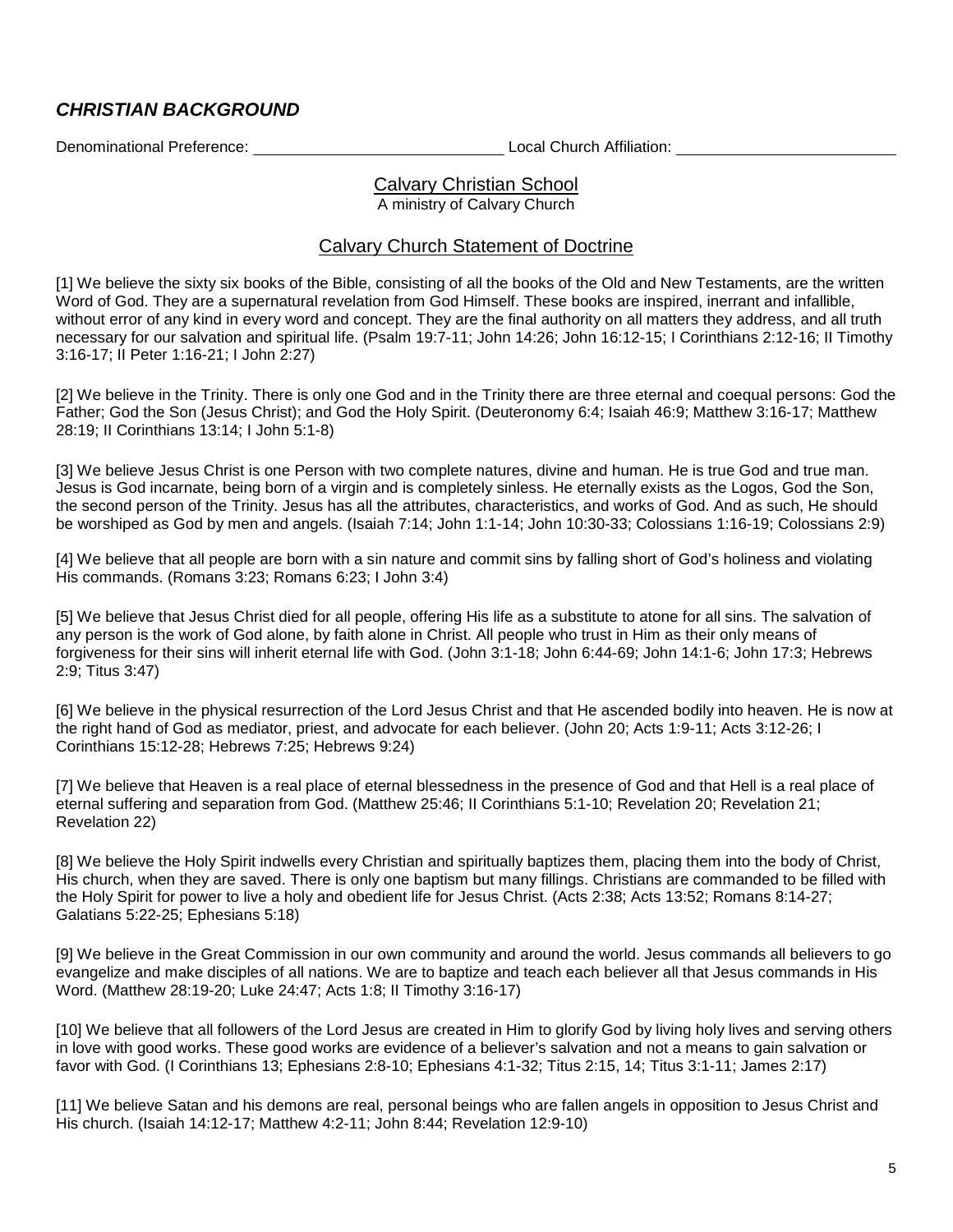[12] We believe in the personal, premillenial second coming of our Lord Jesus Christ. He will come for His saints and then rule with them for a thousand years on this earth. He will then establish a new heaven and new earth for all believers to live eternally in the glory of God. (I Corinthians 15:50-55; I Thessalonians 4:13-18; Revelation 19:19-20; Revelation 20; Revelation 21; Revelation 22)

[13] We believe that biblical marriage consists only of the union of one biological man and one biological woman, and that biblical marriage is the only legitimate and acceptable context for a sexual relationship. (Genesis 2:24; Romans 1:26-27)

Applicant Signature:

*(Indicates agreement with Statement of Doctrine)*

## PERSONAL TESTIMONY